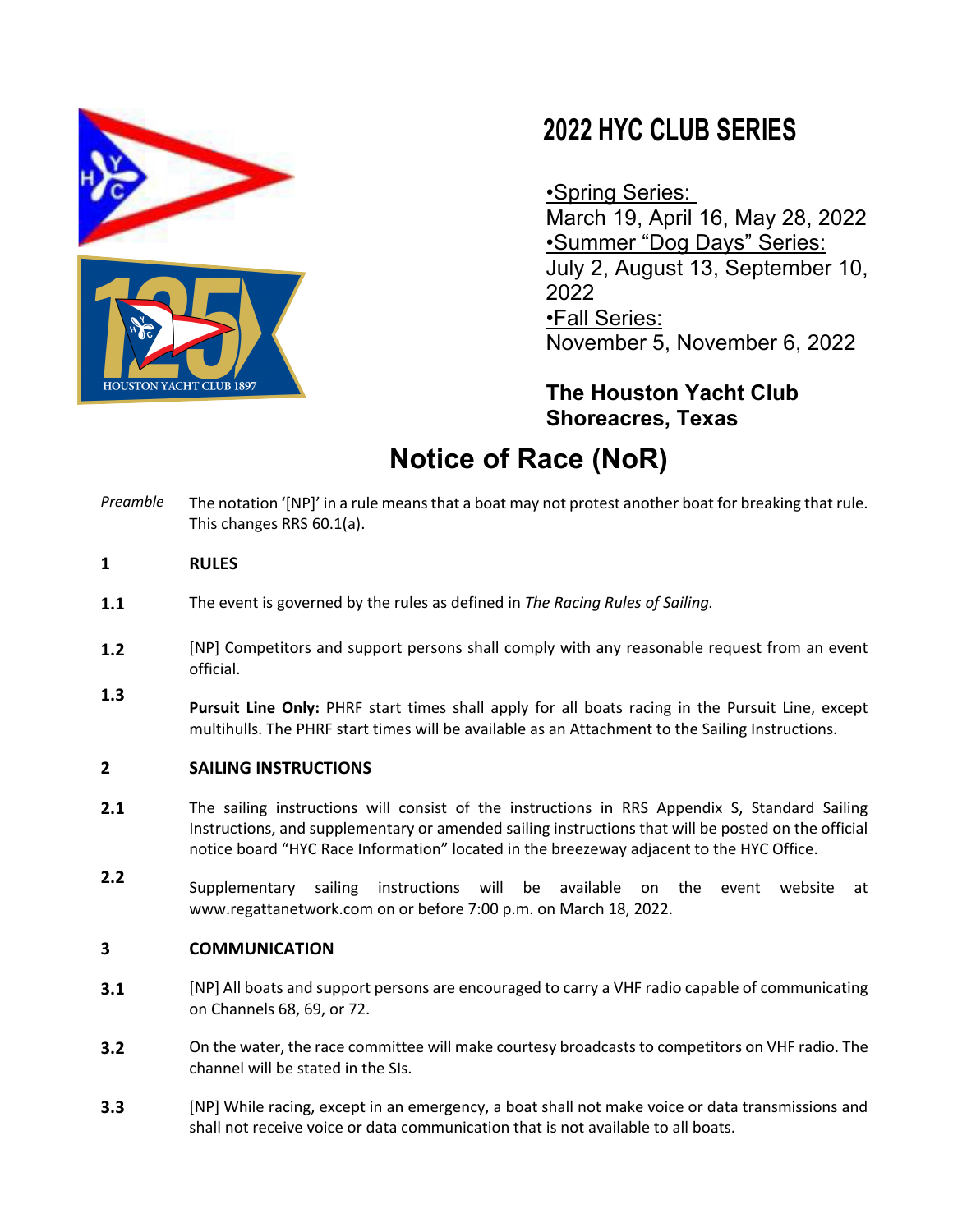### **4 ELIGIBILITY AND ENTRY**

- **4.1** This is event is open only to Houston Yacht Club members and their families; keel, multihull, one design, and PHRF boats are welcome. At least one Houston Yacht Club member shall be on each boat while racing.
- **4.2** A minimum of two yachts of the same design will constitute a class.
- **4.3** A class of fewer than the required number of entries will be regarded as having failed to form and may be assigned to another class. Potential classes may be Ensign, Lightnings, J/22, J/24, J/105, Melges 24, PHRF Spin W/L, PHRF Non-Spin W/L, Pursuit Spin, Pursuit Non-Spin, and Multihulls.
- **4.4** Boats may enter the event by registering online at the event website at www.regattanetwork.com using the online entry form. All registrations must be made online. There will be no onsite registration.
- **4.5** Entrants who do not find their desired class listed on the www.regattanetwork.com on-line entry form at the event website are invited to register as "Generic One Design". Please contact the Race & Regatta Committee Chair (ymares@earthlink.net) to receive a class assignment after registration.
- **4.6** To be considered an entry in the event for each series, a boat shall complete all registration requirements on or before 7:00 p.m. on the day before each Series race.

#### **5 FEES**

**5.1** There are no entry fees. This is a free event.

#### **6 SCHEDULE**

#### **6.1 Friday, March 18, 2022:**

**• 7:00 p.m**. Competitor's Briefing at the HYC Clubhouse and by Zoom

To Join Zoom Meeting: https://us02web.zoom.us/j/83881161363

Meeting ID: 838 8116 1363 One tap mobile +13462487799,,83881161363# US (Houston) +16699006833,,83881161363# US (San Jose)

Dial by your location +1 346 248 7799 US (Houston) +1 669 900 6833 US (San Jose) +1 253 215 8782 US (Tacoma) +1 301 715 8592 US (Washington DC) +1 312 626 6799 US (Chicago) +1 929 205 6099 US (New York) Meeting ID: 838 8116 1363 Find your local number: https://us02web.zoom.us/u/kbsZuTcdIu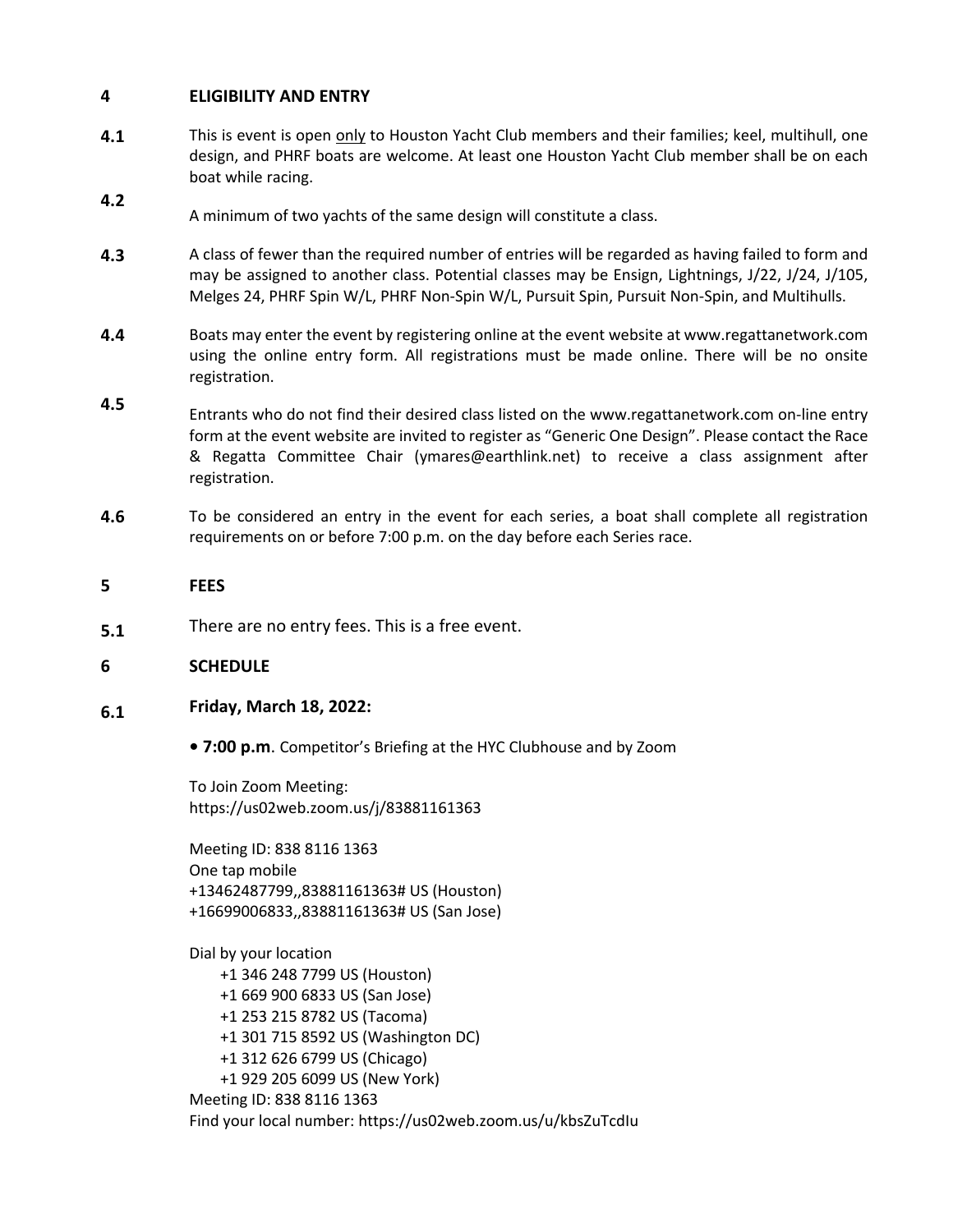#### **6.1.1 Saturday, March 19, 2022:**

**• 1:00 p.m.:** PHRF Scratch Start time for the Pursuit Line; first warning signal for multihulls on Pursuit Line.

**• 2:00 p.m.:** First warning signal for the Windward/Leeward line. Up to three races are planned for the one-design classes on the Windward/Leeward Line. No race will be started after 4:00 p.m.

#### **6.1.2 Saturday, April 16, 2022:**

**• 1:00 p.m.:** PHRF Scratch Start time for the Pursuit Line; first warning signal for multihulls on Pursuit Line.

**• 2:00 p.m.:** First warning signal for the Windward/Leeward line. Up to three races are planned for the one-design classes on the Windward/Leeward Line. No race will be started after 4:00 p.m.

### **6.1.3 Saturday, May 28, 2022:**

**• 1:00 p.m.:** PHRF Scratch Start time for the Pursuit Line; first warning signal for multihulls on Pursuit Line.

**• 2:00 p.m.:** First warning signal for the Windward/Leeward line. Up to three races are planned for the one-design classes on the Windward/Leeward Line. No race will be started after 4:00 p.m.

**• After racing:** Awards presentation for the Spring Series at the HYC Clubhouse approximately two hours after the Race Committee boat enters the harbor.

### **6.2 Friday, July 1, 2022:**

**• 7:00 p.m**. Competitor's Briefing at the HYC Clubhouse and by Zoom

To Join Zoom Meeting: https://us02web.zoom.us/j/84750301813

Meeting ID: 847 5030 1813 One tap mobile +13462487799,,84750301813# US (Houston) +16699006833,,84750301813# US (San Jose)

Dial by your location +1 346 248 7799 US (Houston) +1 669 900 6833 US (San Jose) +1 253 215 8782 US (Tacoma) +1 929 205 6099 US (New York) +1 301 715 8592 US (Washington DC) +1 312 626 6799 US (Chicago) Meeting ID: 847 5030 1813 Find your local number: https://us02web.zoom.us/u/kuYdEDQPH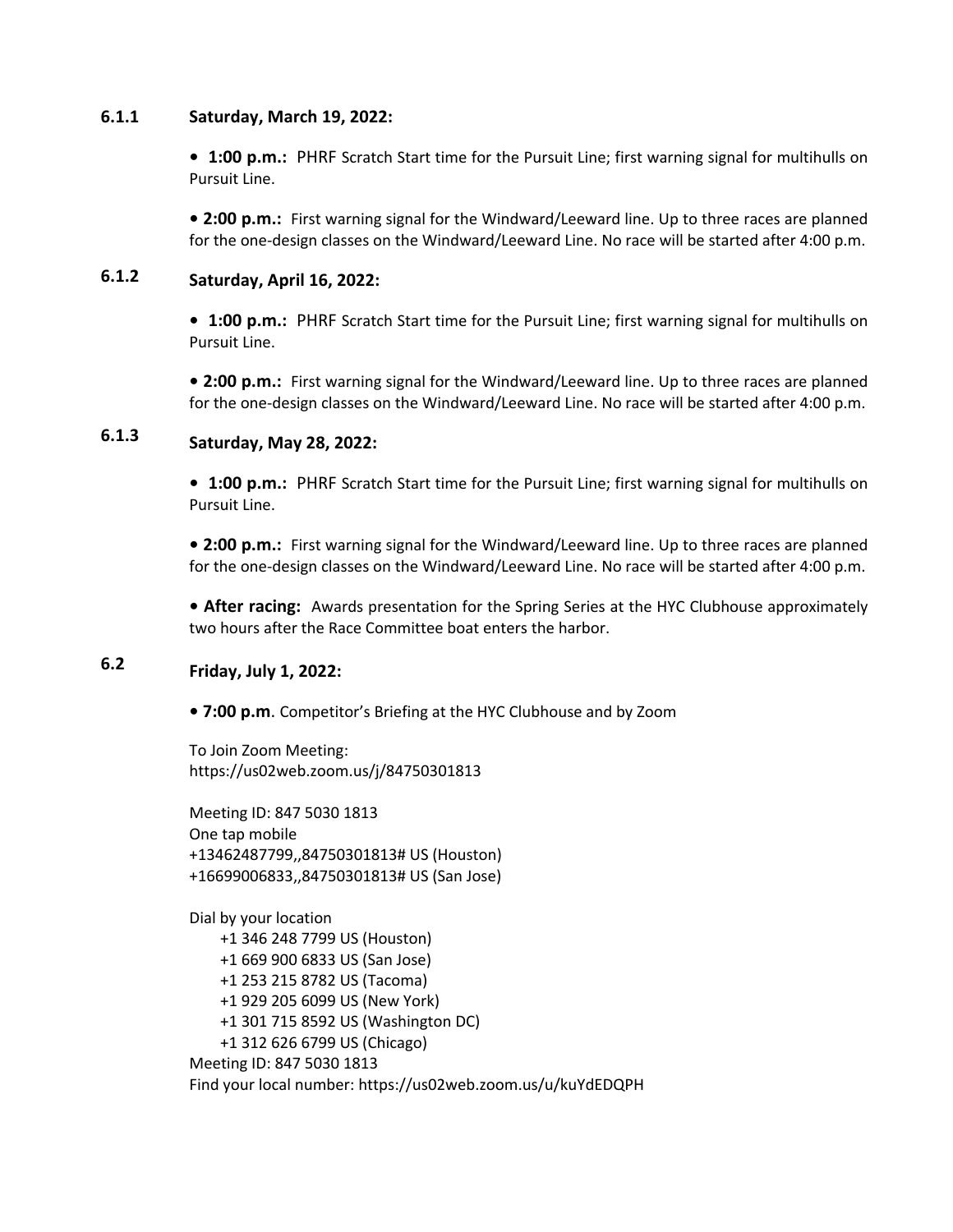#### **6.2.1 Saturday, July 2, 2022:**

**• 1:00 p.m.:** PHRF Scratch Start time for the Pursuit Line; first warning signal for multihulls on Pursuit Line.

**• 2:00 p.m.:** First warning signal for the Windward/Leeward line. Up to three races are planned for the one-design classes on the Windward/Leeward Line. No race will be started after 4:00 p.m.

### **6.2.2 Saturday, August 13, 2022:**

**• 1:00 p.m.:** PHRF Scratch Start time for the Pursuit Line; first warning signal for multihulls on Pursuit Line.

**• 2:00 p.m.:** First warning signal for the Windward/Leeward line. Up to three races are planned for the one-design classes on the Windward/Leeward Line. No race will be started after 4:00 p.m.

### **6.2.3 Saturday, September 10, 2022:**

**• 1:00 p.m.:** PHRF Scratch Start time for the Pursuit Line; first warning signal for multihulls on Pursuit Line.

**• 2:00 p.m.:** First warning signal for the Windward/Leeward line. Up to three races are planned for the one-design classes on the Windward/Leeward Line. No race will be started after 4:00 p.m.

**• After racing:** Awards presentation for the Summer Series at the HYC Clubhouse approximately two hours after the Race Committee boat enters the harbor.

### **6.3 Friday, November 4, 2022:**

**• 7:00 p.m**. Competitor's Briefing at the HYC Clubhouse and by Zoom

To Join Zoom Meeting: https://us02web.zoom.us/j/84083604524

Meeting ID: 840 8360 4524 One tap mobile +13462487799,,84083604524# US (Houston) +12532158782,,84083604524# US (Tacoma)

Dial by your location

 +1 346 248 7799 US (Houston) +1 253 215 8782 US (Tacoma) +1 669 900 6833 US (San Jose) +1 312 626 6799 US (Chicago) +1 929 205 6099 US (New York) +1 301 715 8592 US (Washington DC) Meeting ID: 840 8360 4524 Find your local number: https://us02web.zoom.us/u/kFsAW8uSs

### **6.3.1 Saturday, November 5, 2022:**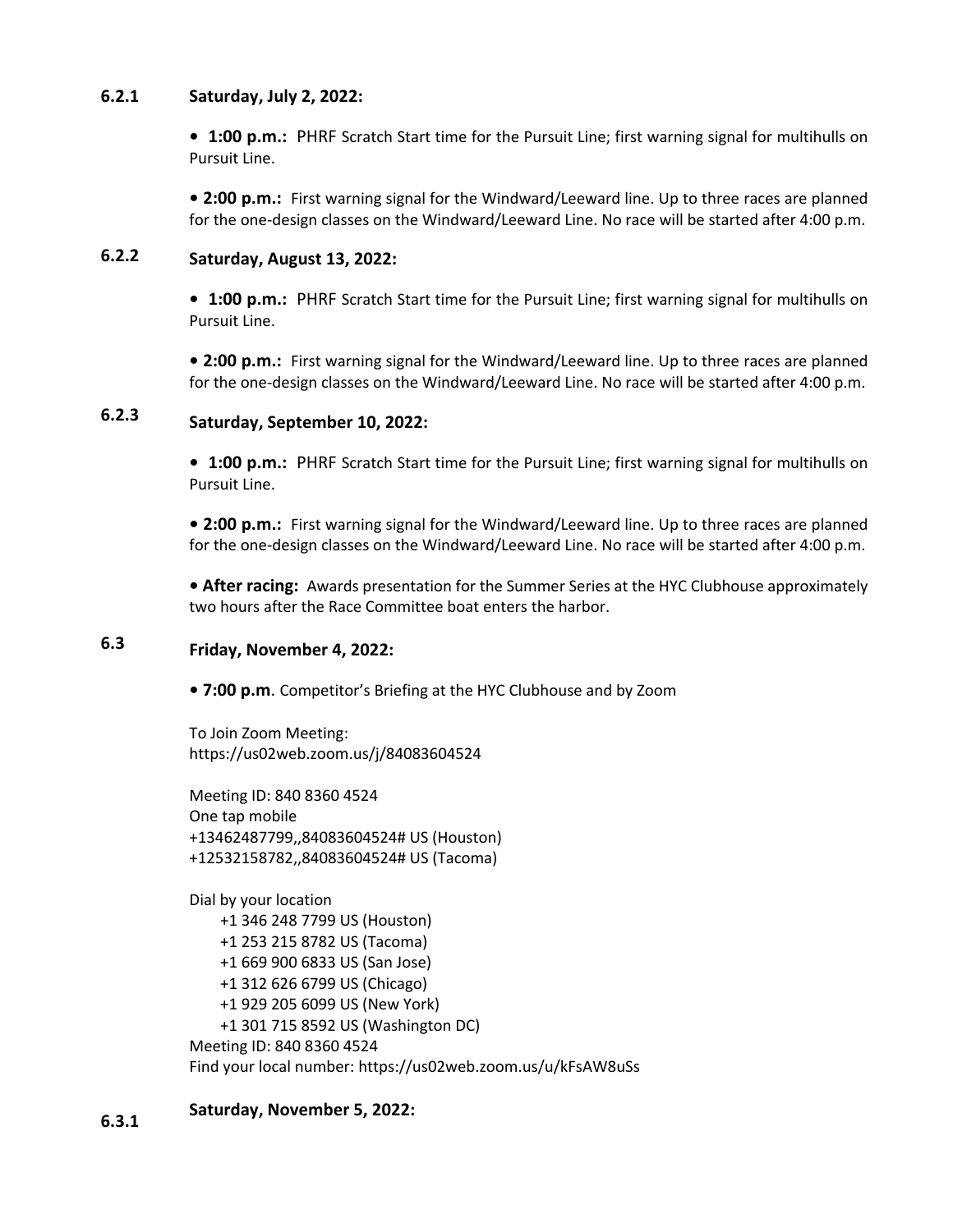**• 1:00 p.m.:** PHRF Scratch Start time for the Pursuit Line; first warning signal for multihulls on Pursuit Line.

**• 2:00 p.m.:** First warning signal for the Windward/Leeward line. Up to three races are planned for the one-design classes on the Windward/Leeward Line. No race will be started after 4:00 p.m.

### **6.3.2 Saturday, November 6, 2022:**

**• 1:00 p.m.:** PHRF Scratch Start time for the Pursuit Line; first warning signal for multihulls on Pursuit Line.

**• 2:00 p.m.:** First warning signal for the Windward/Leeward line. Up to three races are planned for the one-design classes on the Windward/Leeward Line. No race will be started after 4:00 p.m.

**• After racing:** Awards presentation for the Fall Series at the HYC Clubhouse approximately two hours after the Race Committee boat enters the harbor. Additional awards may be awarded for the 2022 HYC Club Series.

# **7 EQUIPMENT INSPECTION / MEASUREMENTS**

**7.1** [NP] There will be no club handicaps assigned by the Race Committee. Yachts racing PHRF must have a 2022 PHRF Rating Certificate from Performance Handicap Racing Fleet of Galveston Bay (PHRFGB). Yachts racing One Design will comply with all requirements of the relevant class association.

## **8 VENUE**

**8.1** All races will be sailed in the vicinity of the Houston Yacht Club in that part of Galveston Bay bounded by Morgan's Point on the North, the Bayport Shipping Channel to the South, the Houston Ship Channel on the East, and the La Porte/Shoreacres shoreline.

# **9 COURSES**

**9.1** One Design classes will race around dropped marks; Pursuit and One Design classes will race around fixed and dropped marks.

# **10 SCORING**

- **10.1** One race is required to be completed to constitute a series.
- **10.2 Pursuit Line:** A boat's series score will be the total of her race scores.
- **10.3 Windward/Leeward Line:** When four or fewer than four races have been completed, a boat's series score will be the total of her race scores. When five races have been completed, a boat's series score will be the total of her race scores excluding her worst score. When ten races have been completed, a boat's series score will be the total of her race scores excluding her two worst scores. When fifteen races have been completed, a boat's series score will be the total of her race scores excluding her three worst scores.
- **10.4** The Low Point Scoring system of RRS Appendix A will apply, except as modified by 10.3 above.